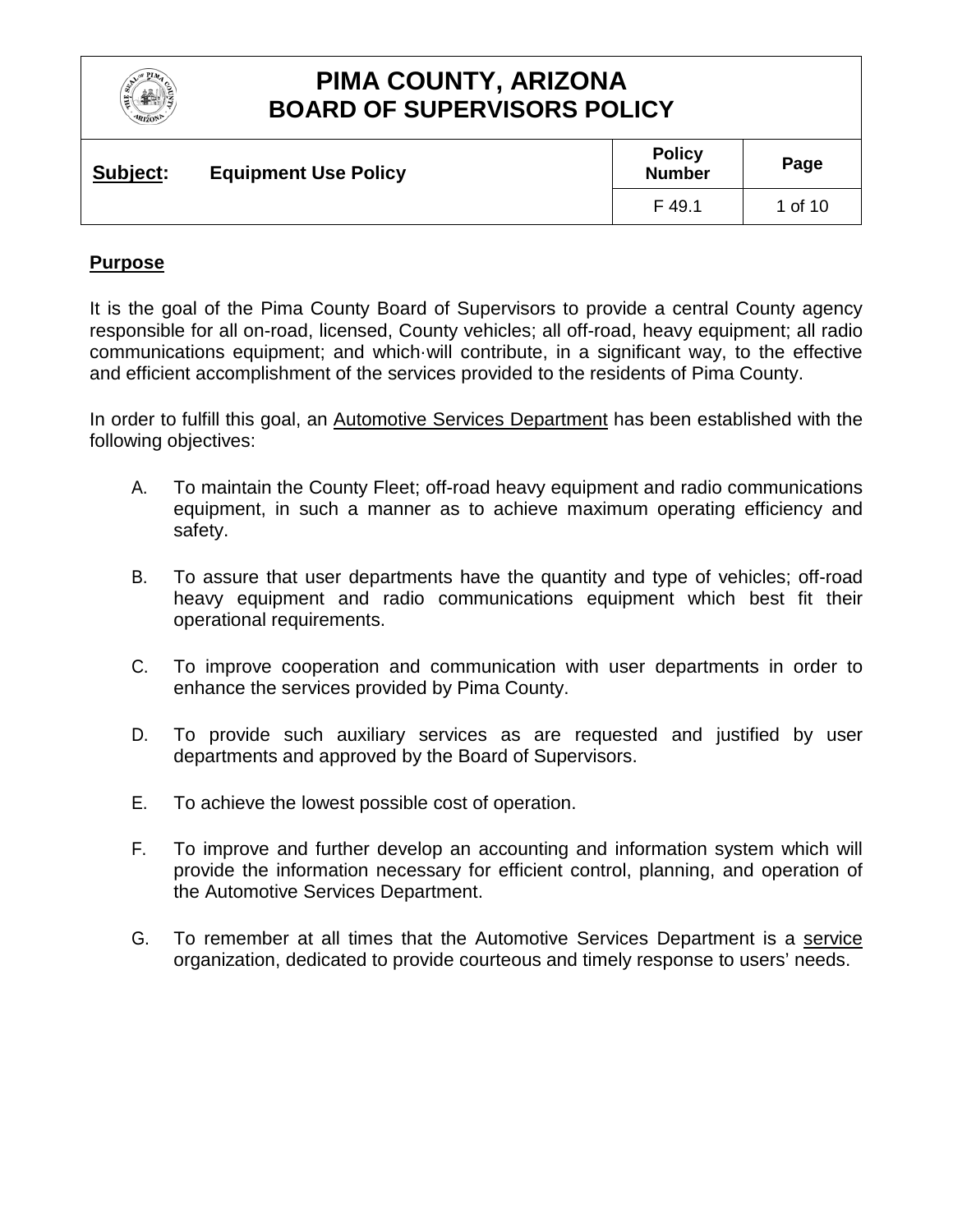

| Subject: | <b>Equipment Use Policy</b> | <b>Policy</b><br><b>Number</b> | Page    |
|----------|-----------------------------|--------------------------------|---------|
|          |                             | F 49.1                         | 2 of 10 |

### **Policy**

### 1. **Ownership of Vehicles:**

- A. All County-owned, on-road, licensed, vehicles through one (1) Ton, will be assigned as property of the Automotive Services Department, and will be rented to user departments on a mileage basis, except as noted in paragraph B. Such rental to cover normal fuel, maintenance, insurance, and depreciation (replacement) costs.
- B. All vehicles not enumerated in paragraph A, will be owned by user departments and maintained by Automotive Services Department. Costs will be charged back to the user departments on a mileage basis or direct bill basis as determined by Automotive Services.
- C. All off-road equipment will become part of the Automotive Services Department off-road pool. Equipment will be rented on a per hour basis, or direct bill basis as determined by Automotive Services. Such rental to cover normal fuel, maintenance, insurance and depreciation (replacement) costs.

### 2. **Source of Funds:**

A. The Automotive Services Department will be a self-sustaining department with all operating costs, capital equipment replacement; replacement of vehicles, replacement of off-road equipment, and replacement of radio communications equipment, assigned as property of the Automotive Services Department, provided through an equitable system of rental charges to user departments, plus revenue from auction of vehicles and radio communication equipment owned by the Department.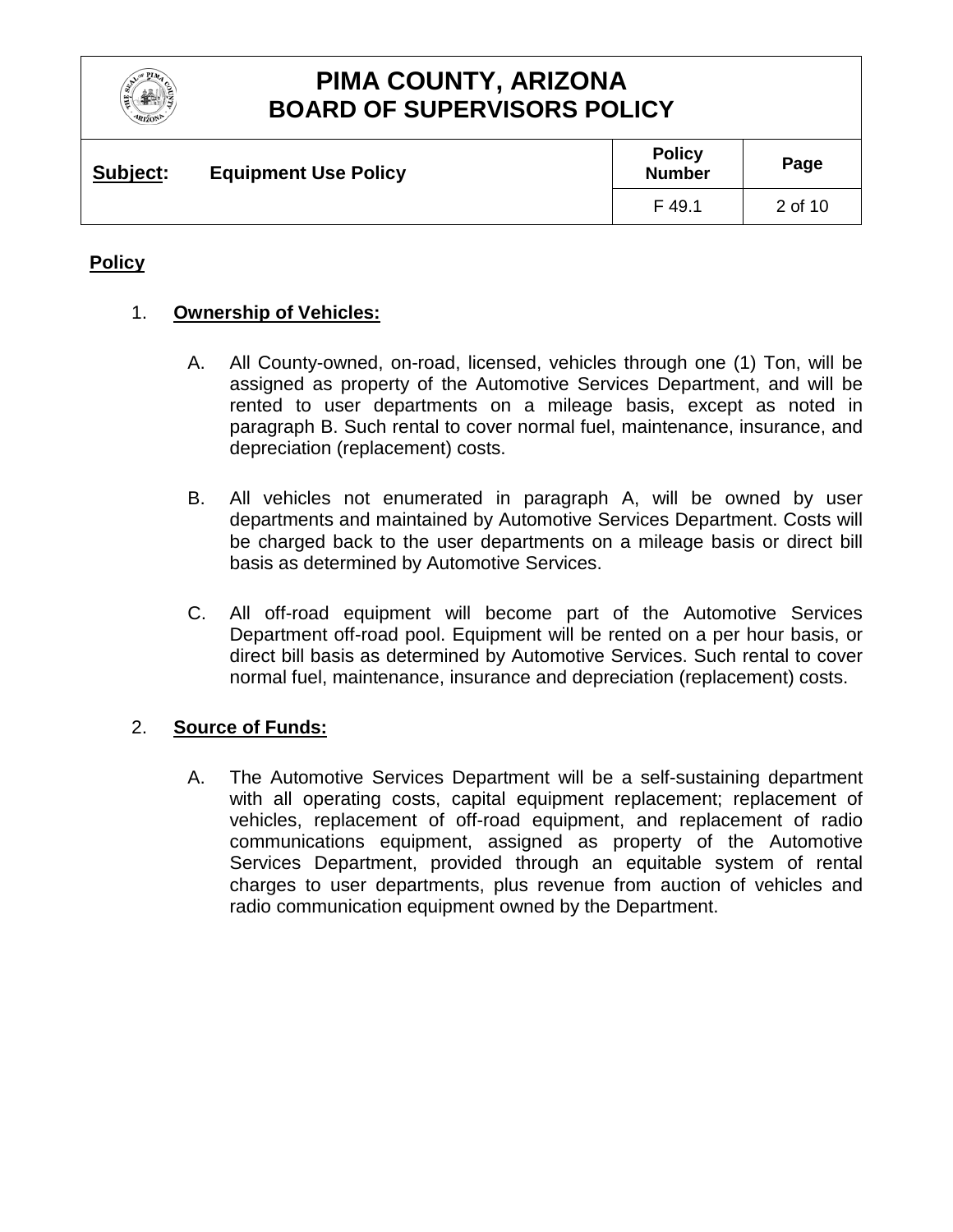

| Subject: | <b>Equipment Use Policy</b> | <b>Policy</b><br><b>Number</b> | Page    |
|----------|-----------------------------|--------------------------------|---------|
|          |                             | F 49.1                         | 3 of 10 |

- B. An over-head rate, to be included in rental charges, will be established which will recover all administrative, accounting, supervisory, and auxiliary service costs for the Department, plus a fixed amount of amortized capital improvements. This rate will be included in a flat rate dollar charge per hour (based on direct-labor hours), which will result in equitable distribution of these charges to all users. Fuel, labor, parts, insurance and replacement of equipment will be included in the rates at actual cost. Presuming no additional services are added, this over-head rate should not vary significantly from year to year; however, annual reviews and adjustments will be made, if necessary.
- C. An Annual Report will be prepared, comparing County automotive rental charges to prevailing rental charges in private industry.
- D. Any additions (over and above existing levels) to the fleet will be funded as to initial cost by the General Fund, or any Special Fund, as approved in the annual County budgeting process.
- E. In order to achieve and maintain self-sufficient status, Automotive Services Department will be operated as a separate Intragovernmental Service Fund. This will enable the Department to carry over surplus and/or deficit operational funds from one year to the next and, thus, program capital equipment replacement and vehicle replacement.
- F. Cost incurred in the purchase and installation of special equipment will be the responsibility of the user departments. Automotive Services Department will provide technical advice and install and maintain the special equipment as necessary.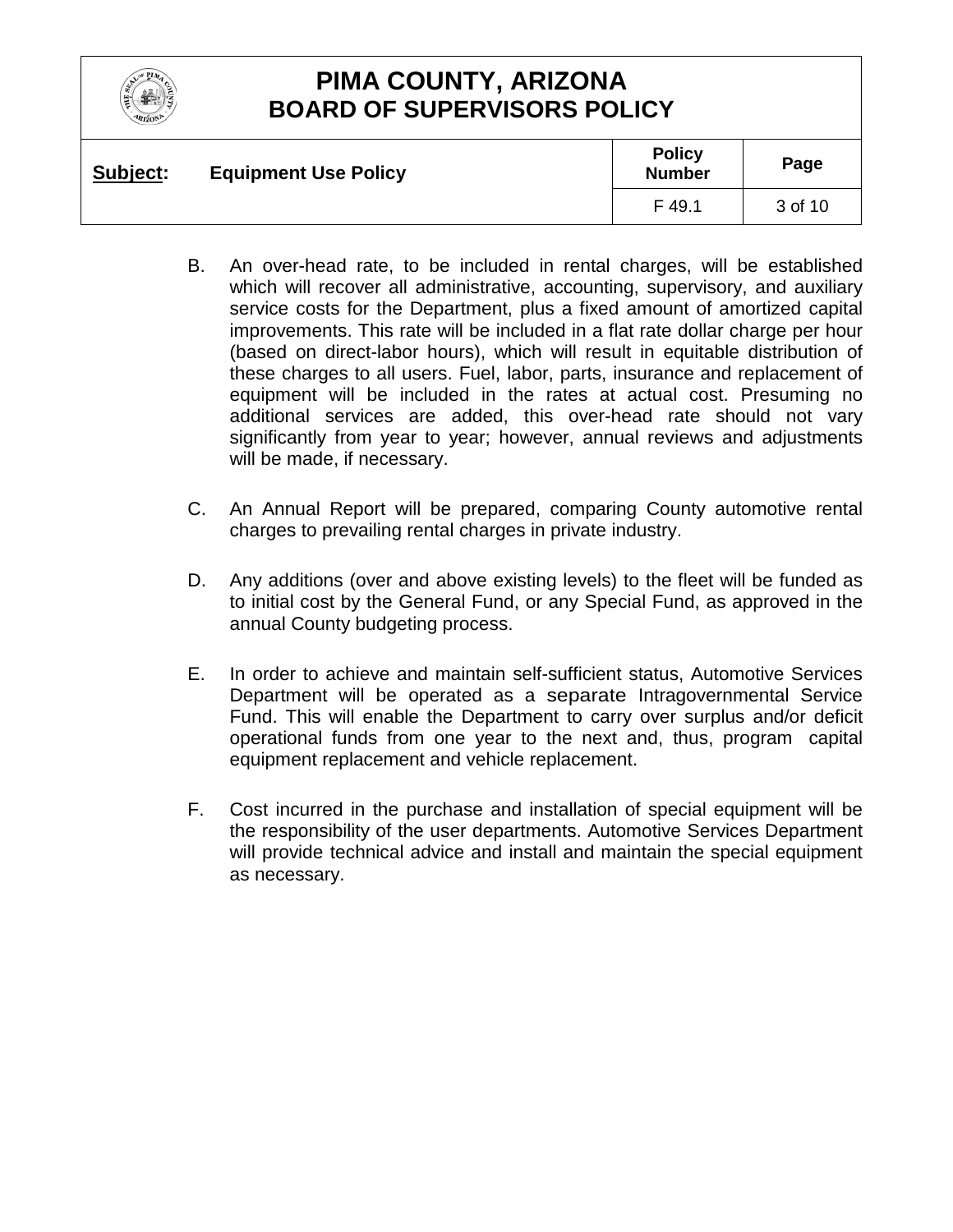

| Subject: | <b>Equipment Use Policy</b> | <b>Policy</b><br><b>Number</b> | Page    |
|----------|-----------------------------|--------------------------------|---------|
|          |                             | F 49.1                         | 4 of 10 |

G. Payment for damages to vehicles which result in expenses of \$100.00 or more will be the responsibility of user departments. Any reimbursements resulting from subrogation against outside agencies will be credited to the user departments. This policy is designed to promote safe driving habits within the County and avoid inflation of mileage charges.

### 3. **Fleet Size:**

- A. General Vehicles:
	- 1. Determination of the size of the fleet at any time is governed by the needs of user departments, subject to their activities as established by the Board of Supervisors.
	- 2. Compact sedans will be the primary fleet sedan of Pima County. Standard sedans will be used only when user departments can justify specific needs.
	- 3. Individual departments will be responsible for seeing that their assigned vehicles are used in the most efficient manner. Automotive Services Department will monitor vehicle usage, and make recommendations to the user departments regarding potential rotation of vehicles to obtain uniform accumulative vehicle mileage.
	- 4. Automotive Services Department is responsible for over-seeing that offroad equipment is used in the most efficient manner. Under-utilized equipment will be assigned to the off-road pool instead of the using department.
	- 5. Departments will advise Automotive Services Department of their projected needs no later than January 1st of each year. Once needs have been established, no adjustments will be made during the next fiscal year, unless ordered by the Board of Supervisors.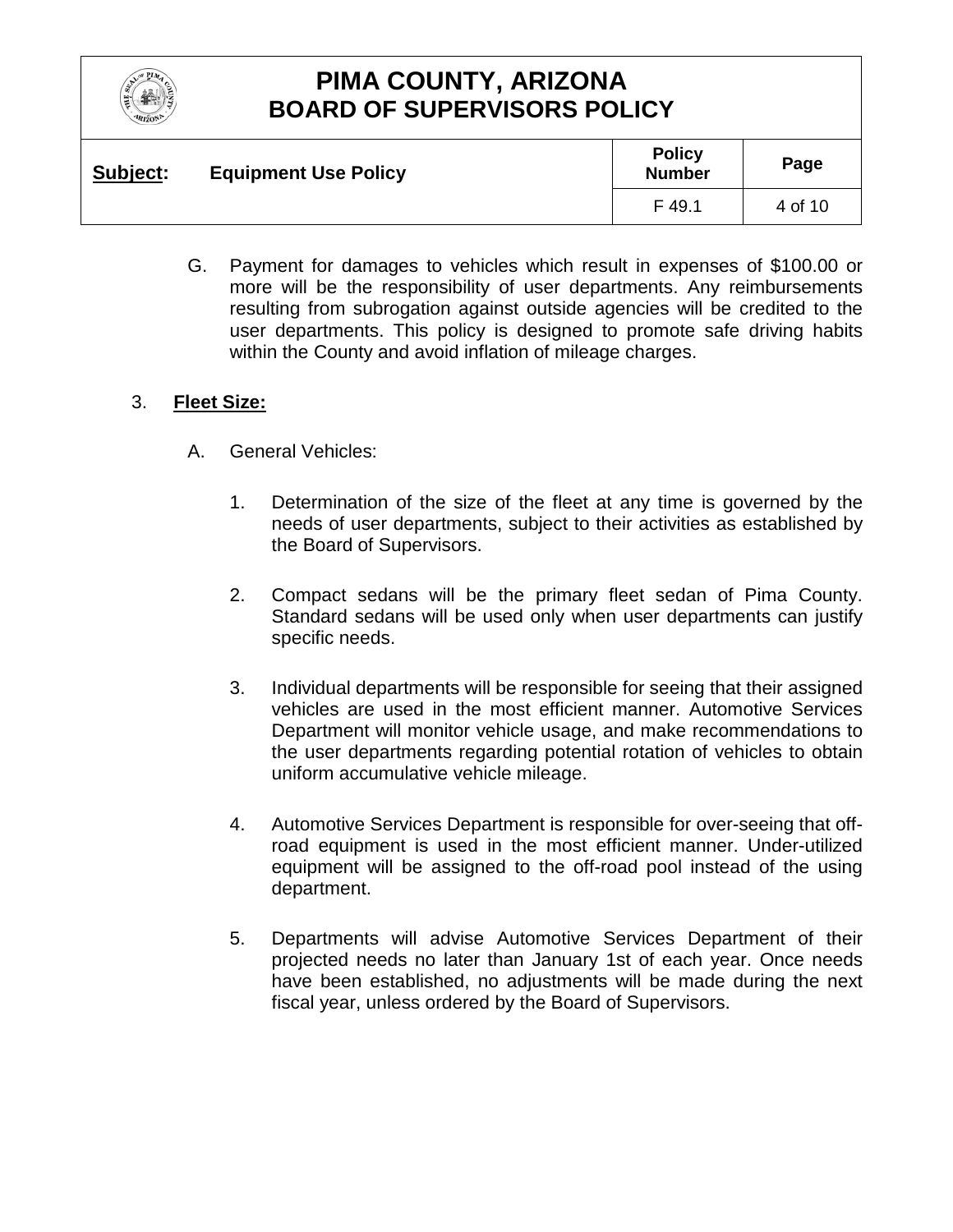

| Subject: | <b>Equipment Use Policy</b> | <b>Policy</b><br><b>Number</b> | Page    |
|----------|-----------------------------|--------------------------------|---------|
|          |                             | F 49.1                         | 5 of 10 |

- B. Confiscated and Donated Vehicles:
	- 1. Upon approval by the Board of Supervisors (as recommended by Automotive Services Department), confiscated or donated vehicles may be accepted into the Pima County Fleet; the user department will release one vehicle to Automotive Services Department for assignment to the Motor Pool and/or for auction, unless exempted by the Board of Supervisors.

#### 4. **Vehicle Replacement**:

Vehicles are budgeted for replacement when the following two criteria are met:

A. Projected June 30th mileage meets the targeted mileage.

| <b>VEHICLE DESCRIPTION</b> | <b>TARGETED MILEAGE</b> | <b>YEARS</b> |
|----------------------------|-------------------------|--------------|
| Compacts/Sedans            | 80,000                  | N/A          |
| <b>Light Trucks</b>        | 100,000                 | N/A          |
| <b>Police Patrol Units</b> | 72,000                  | N/A          |
| <b>Water Trucks</b>        | 160,000                 | 10           |
| 6-7 yd. Dump               | 165,000                 | 6            |
| <b>Patch Trucks</b>        | 165,000                 | 6            |
| <b>Truck Tractors</b>      | 240,000                 | 10           |
| 12 yd. Dump                | 240,000                 | 10           |
| 1 1/2 - 2 1/2 Ton Trucks   | 130,000                 | 6            |

B. Actual maintenance and repair cost per mile exceeds purchase cost per mile of replacement vehicle.

#### 5. **Vehicle Use:**

A. County-owned vehicles can be operated only by authorized County employees, volunteers and designated contract personnel. All operators of County vehicles must hold a current valid Arizona drivers license which shall be determined by the user department.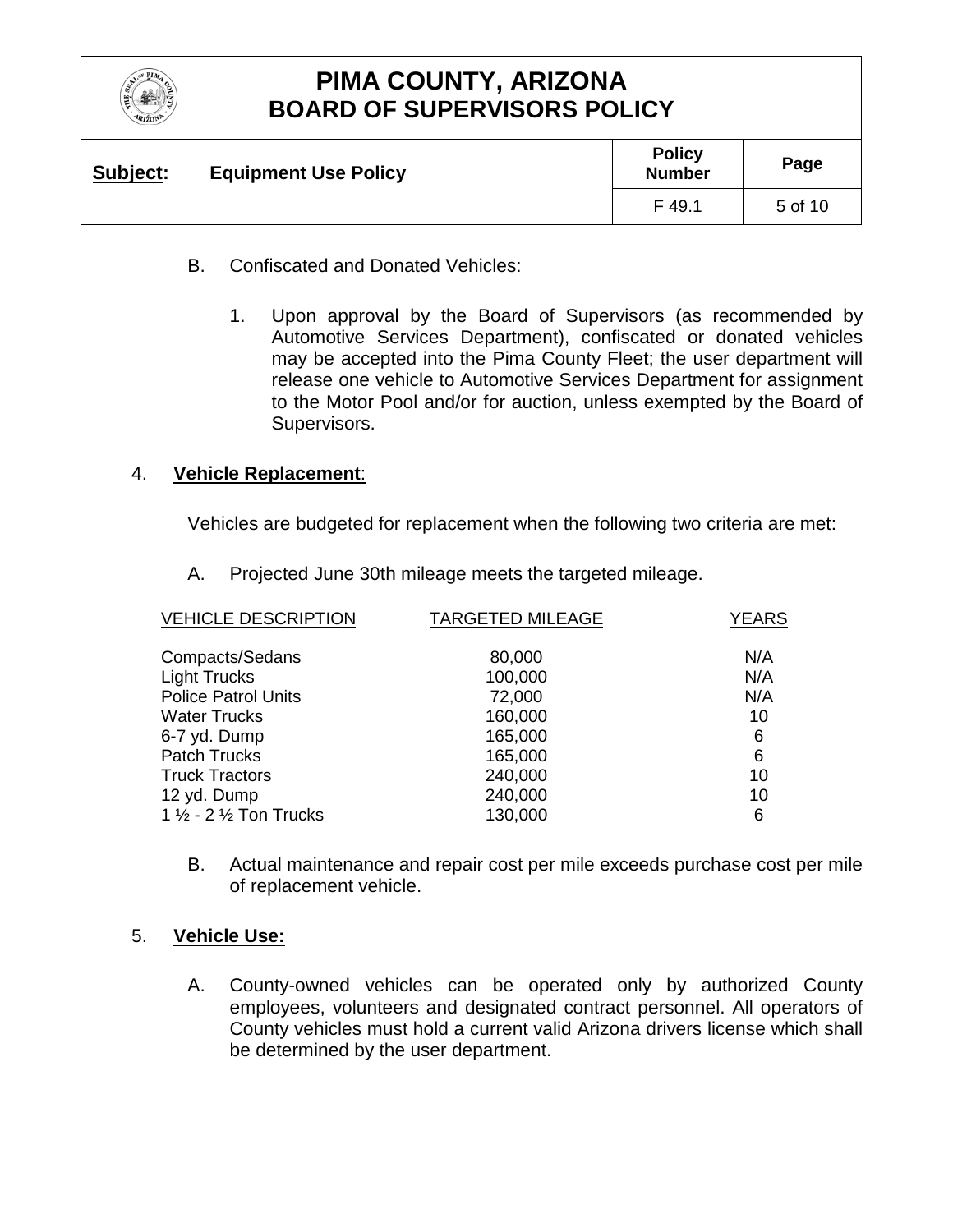

| <b>Subject:</b> | <b>Equipment Use Policy</b> | <b>Policy</b><br><b>Number</b> | Page    |
|-----------------|-----------------------------|--------------------------------|---------|
|                 |                             | F 49.1                         | 6 of 10 |

- B. Vehicle use will be for official County purposes only.
- C. Out-of-state use of a County vehicle must be approved in advance by the County Manager.
- D. County vehicles may be driven home for night storage a regular basis, only with the express approval of the responsible department director, and under guidelines established by the Board of Supervisors and enforced by the County Manager of Pima County.
- E. The assignment of County vehicles for individual use shall not be construed as a method of giving additional benefits to employees or used in any other way to show partiality to any employee.
- F. It will be the responsibility of each department to provide the County Manager's Office with a list of all vehicles that are being driven home and the reason for take-home use. This list be must be updated on a quarterly basis.

#### 6. **Vehicle Assignment by Location:**

- A. Each County department, not located in the vicinity of the downtown County complex, shall be assigned on a continuing basis with an adequate number of County vehicles necessary to operate efficiently and effectively. Each of these departments will assign vehicles to individuals on an as-needs basis and will assign the remaining vehicles to a departmental vehicle pool from which all authorized employees may obtain vehicles as needed.
- B. Zero-Based Assignment of Vehicles:

Each County department located in the vicinity of the downtown governmental complex will be assigned vehicles for exclusive use, under one or more of the listed guidelines: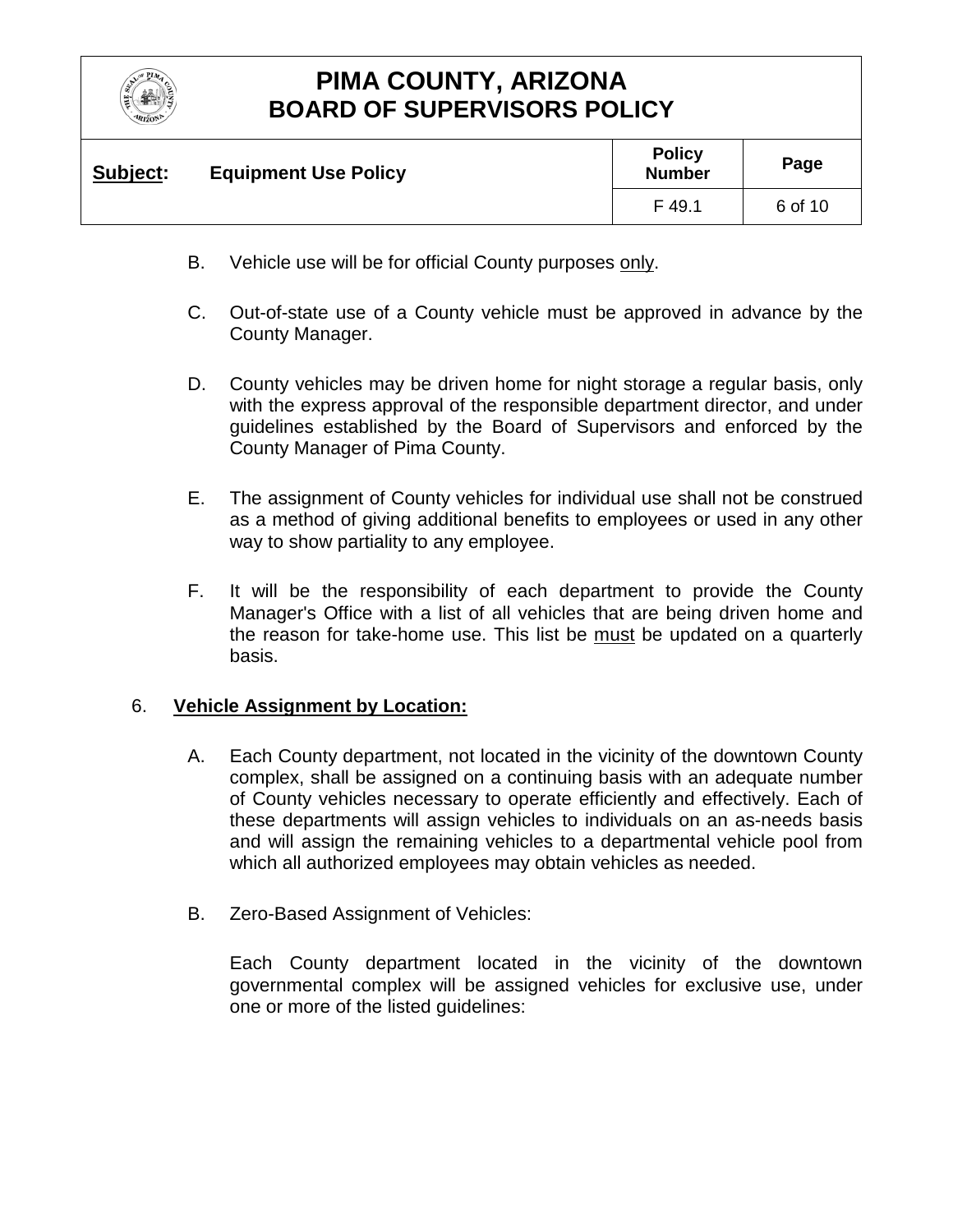

| Subject: | <b>Equipment Use Policy</b> | <b>Policy</b><br><b>Number</b> | Page    |
|----------|-----------------------------|--------------------------------|---------|
|          |                             | F 49.1                         | 7 of 10 |

- 1. Each department will have the exclusive use of a vehicle which is being driven 7,500 miles or more per year.
- 2. Each department will have the exclusive use of any other vehicles which have special equipment; such as radios, tool boxes, etc., pertinent to the operation of the department - including any unmarked vehicles.
- 3. Certain departments may have exclusive use of a vehicle when the vehicle is used in a situation that demands exclusive use. This may occur even though the vehicle travels less than 7,500 miles per year.
- 4. Any vehicle which cannot be justified for exclusive departmental use by the above guidelines will be assigned to the vehicle pool for use as needed by any County department.
- C. The Automotive Services Department will provide and operate various vehicle pools, sufficient to meet the additional vehicle needs of departments located in the vicinity. The central vehicle pool will receive an adequate number of new vehicles each year to assure that good quality vehicles will be available to users. Rental rates for pool vehicles will be established by the Automotive Services Department.

### 7. **Vehicle Marking Policy:**

In accordance with Arizona Revised Statutes, the following policy is set:

- 1. Every Pima County vehicle driven regularly on public streets and highways will bear markings with the words "Pima County" and "For Official Use Only".
- 2. Exemptions: All exemptions from the above will be granted by the Board of Supervisors for a one year period of time.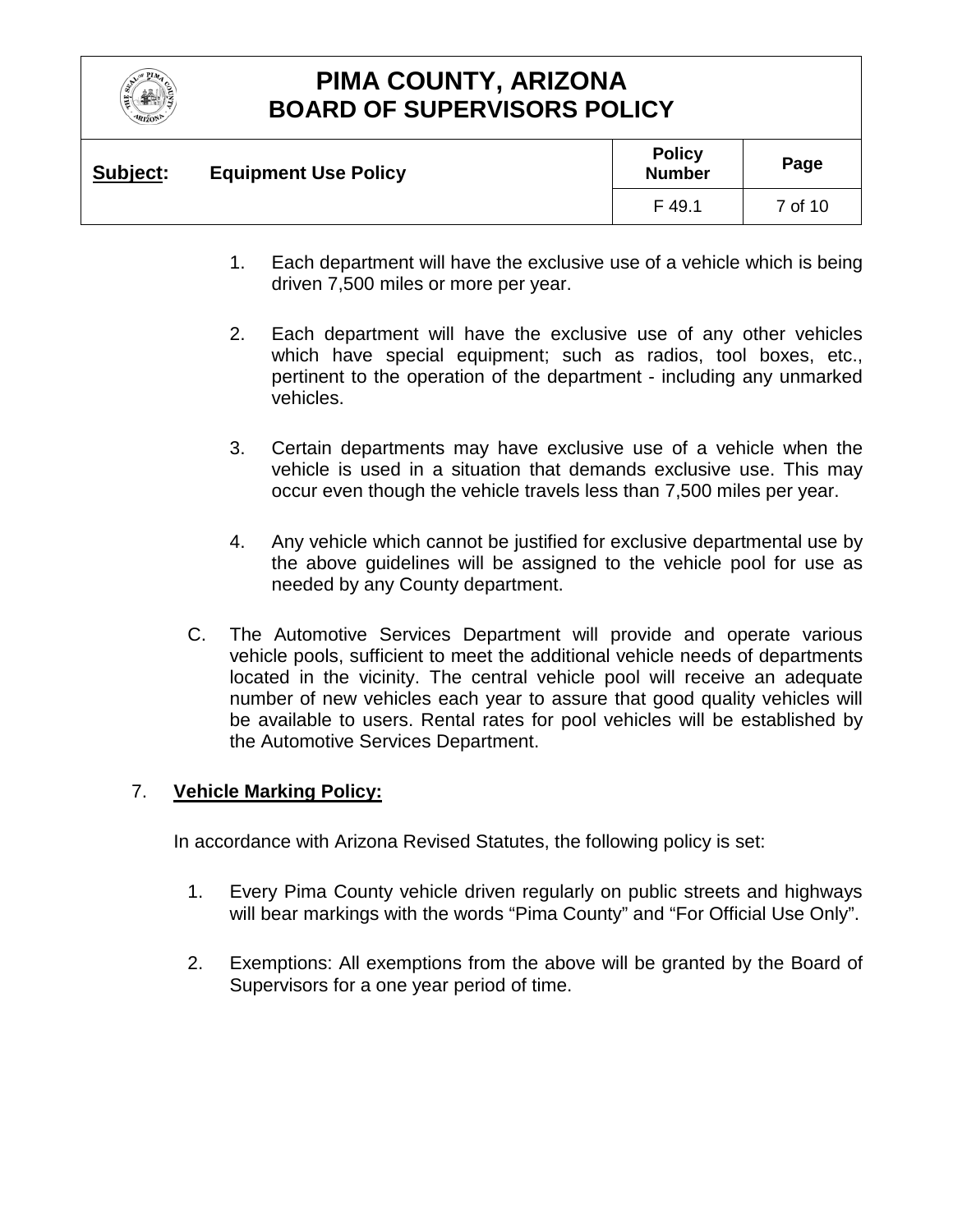

| Subject: | <b>Equipment Use Policy</b> | <b>Policy</b><br><b>Number</b> | Page    |
|----------|-----------------------------|--------------------------------|---------|
|          |                             | F 49.1                         | 8 of 10 |

### 8. **Off-Road Heavy Equipment:**

- A. All off-road heavy equipment will become part of the off-road equipment pool, and maintained by Automotive Services Department. Cost will be charged back to the user departments on a direct bill basis, or rental rate per hour.
- B. Automotive Services will be responsible for having sufficient equipment in the pool or the availability of rental equipment to meet the department needs.
- C. Automotive Services will coordinate between the Public Works departments to encourage sharing of equipment when one Public Works department has need for temporary use of equipment that another Public Works department may have available.

#### 9. **Radio Communications Equipment:**

- A. All Radio Communications Systems equipment will be assigned as property of Automotive Services Department.
- B. Automotive Services Department will establish rental rates, and charge using departments for pagers, mobile radios, handheld radios, beepers, and other radio communications equipment.
- C. Automotive Services Department will replace the equipment itemized in paragraph B, when the equipment has served its useful life as determined by Automotive Services Department.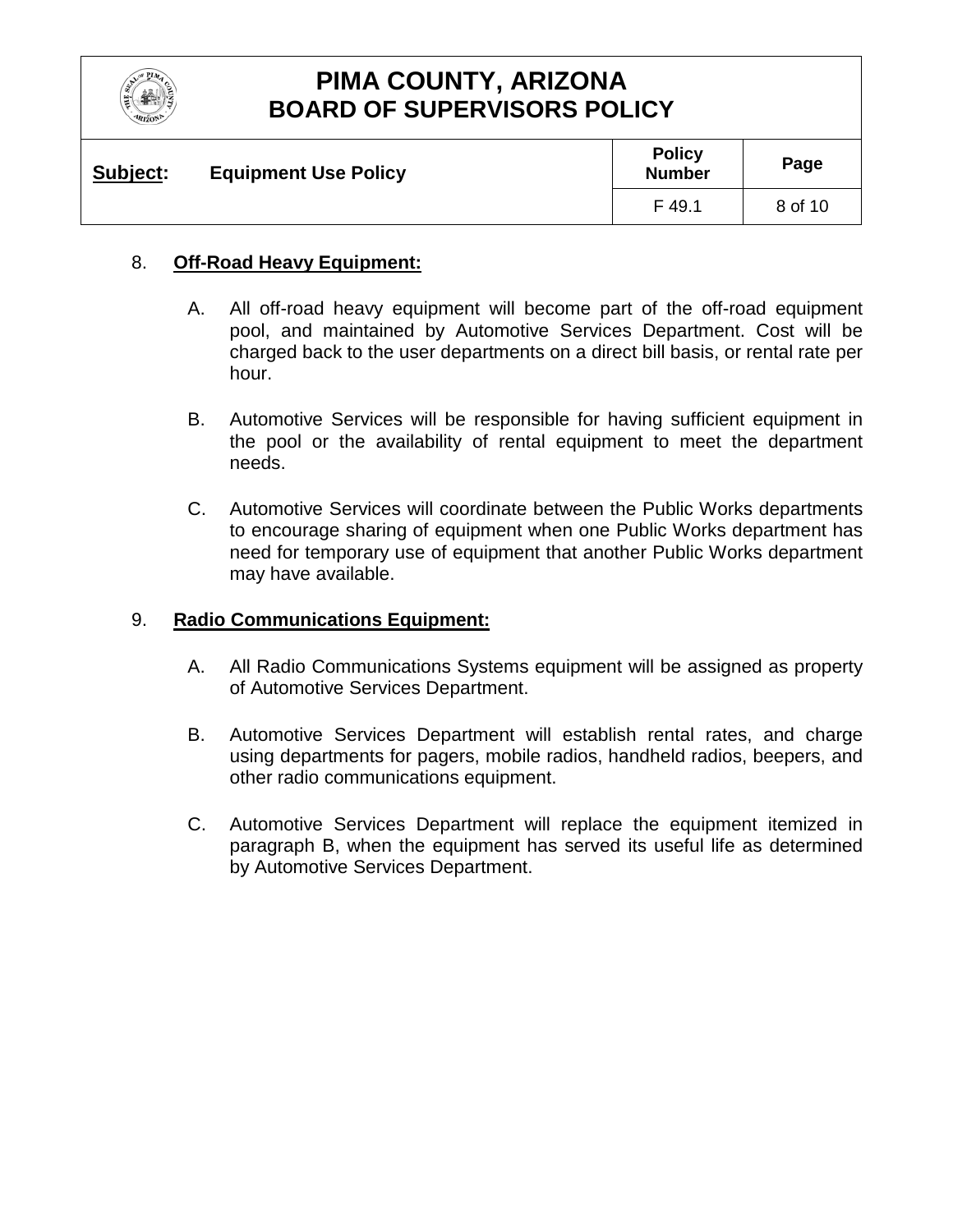

| Subject: | <b>Equipment Use Policy</b> | <b>Policy</b><br><b>Number</b> | Page    |
|----------|-----------------------------|--------------------------------|---------|
|          |                             | F 49.1                         | 9 of 10 |

### 10. **Specifications and Leasing:**

A. Specifications:

The Automotive Services Department will be responsible for writing specifications for all on-road equipment; licensed vehicles, off-road heavy equipment, and radio communications equipment, with input from using departments.

B. Auxiliary Equipment Specifications:

Automotive Services Department will review all specifications for auxiliary equipment purchased by user departments to be installed on, or function with County vehicles; off-road heavy equipment, and radio communications equipment, prior to bid. This will assure that no equipment will be purchased that will not be compatible with County equipment.

C. Leasing:

All requests for leasing or rental of vehicles, off-road equipment, or communications equipment by Pima County from outside agencies will be reviewed by the Automotive Services Department for recommendation to the County Manager. This does not apply to vehicles rented or leased while out of town on official business.